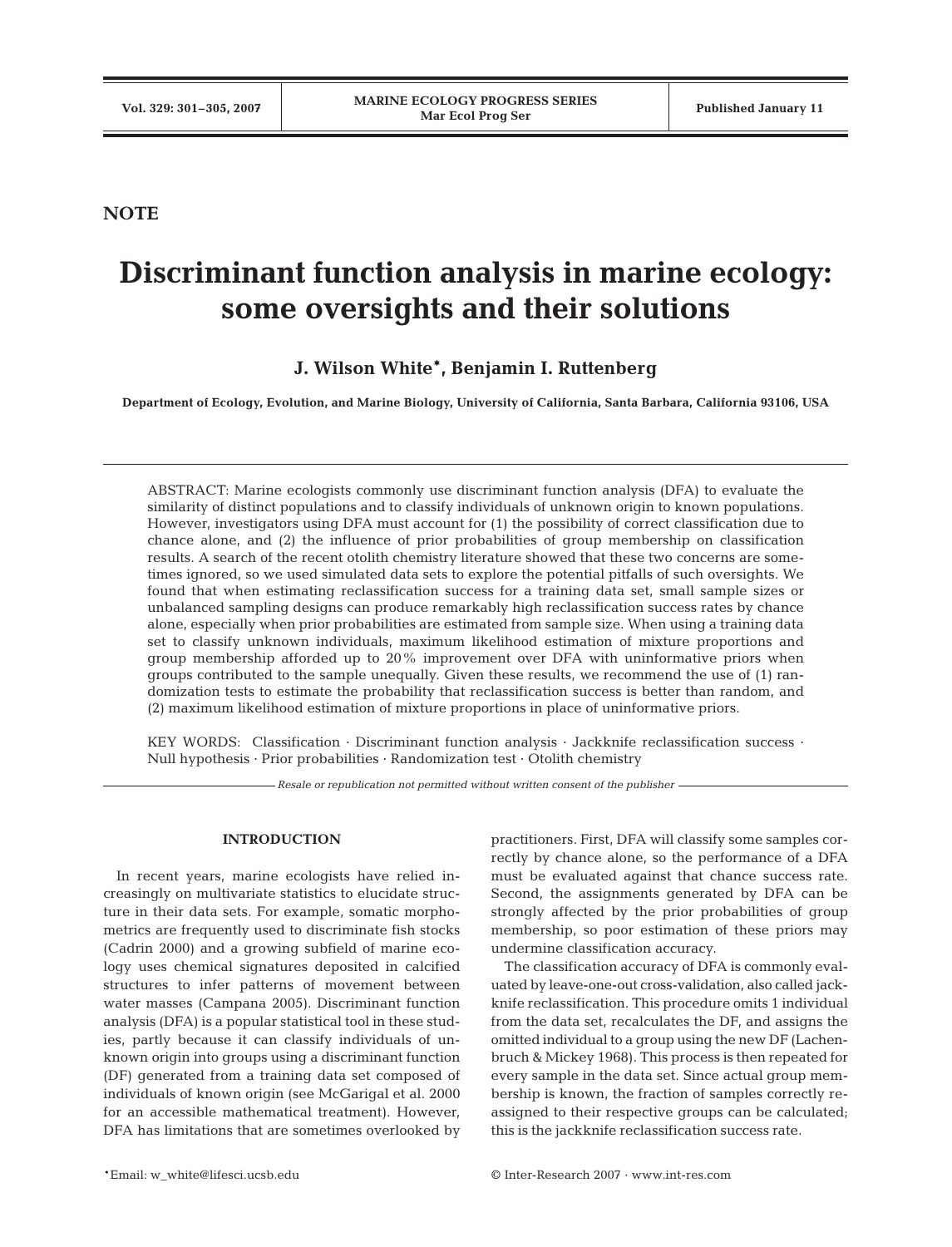A low jackknife value suggests that the DF is unable to classify samples accurately. However, some success is expected by chance even if there are no real differences among groups, the amount of which depends on the number of groups being compared, *g*: if groups are evenly represented in the data set, the null expectation for reclassification success should be 1/*g.* However, an unbalanced data set will deviate from this expectation; if 1 group dominates the data set, the DF may reclassify many samples correctly by chance even if no real differences exist among groups. This issue necessitates some sort of chance-corrected estimate of the null expectation for reclassification success (McGarigal et al. 2000). Unfortunately, the null expectations for complex data sets are often non-intuitive. Even when the null expectation is obvious, a direct comparison to the jackknife value is hindered by the high variance of the jackknife estimator at low sample sizes (Glick 1978). Clearly investigators need a reliable method for testing the null hypothesis that reclassification success is better than that expected by chance.

Wastell (1987) and Solow (1990) advocated the use of a randomization test for this purpose. While some fisheries scientists have applied this technique (Cadrin 2000), its utility has gone unheeded by many marine ecologists and in particular by otolith chemistry investigators. To highlight this problem, we performed a search of the ISI (Institute for Scientific Information) Web of Science database using the keywords 'otolith' and 'chemistry.' The search returned 81 articles between the years 2000 and 2005, of which 65 were empirical and 30 used DFA. None of these used a randomization technique to test the no-better-than-random null hypothesis, and only one (Wells et al. 2000) explicitly considered the 1/*g* reclassification success expectation. Several authors used other means to assess the reliability of their DFA results, such as complementary assignment techniques (e.g. artificial neural networks; Thorrold et al. 1998) or Cohen's kappa statistic (DeVries et al. 2002), although the latter is only appropriate for use with hold-out reclassification (see McGarigal et al. 2000 for details). Nonetheless, while most ecologists rarely report summary statistics (e.g. differences among sample means) without some estimate of the probability of obtaining those values by chance (e.g. p-values), authors regularly report reclassification success results without such supporting statistics.

It is important to clarify that the null hypothesis being tested here (no-better-than-random reclassification) is not equivalent to the parametric null hypothesis of no difference between the true group population means. The latter hypothesis is properly tested with multivariate analysis of variance (MANOVA), not DFA. Some otolith studies use MANOVA to ensure groups are different before proceeding with DFA (e.g. Thorrold et al. 1998); this worthwhile practice provides assurance that classification is possible but does not directly evaluate reclassification success.

A second issue confronting DFA users is the estimation of prior probabilities. These *a priori* estimates of the probability of membership in each group are incorporated into the DFs used for classification, and an arbitrary assignment of priors can result in similarly arbitrary classifications (Williams 1983). When reporting jackknife reclassification success, authors generally use noninformative uniform priors or let priors be proportional to group sample sizes. Depending on the evenness of sampling effort, this choice could greatly affect the reclassification success. When classifying truly unknown individuals, the choice of priors becomes crucial because the DF is dependent on the probability of an unknown belonging to a given group. At the same time, estimating priors is difficult because we rarely know the relative contribution of different groups to the pool of unknowns. For these reasons, the choice of priors is a contentious topic. Ideally, independent ancillary data such as relative stock abundances or flow regimes affecting fish movement would be fashioned into prior probabilities. In the absence of such information, maximum likelihood (ML) methods can be used in place of DFA to simultaneously estimate mixture proportions (i.e. posterior probabilities of group membership) and group assignments (Millar 1987). Because DFA can be cast as a likelihoodratio method when the data are multivariate normal (Williams 1983), ML classifications are equivalent to those produced by DFA if the *a posteriori* ML mixture proportions were used as priors. Maximum likelihood methods are commonly used in the otolith literature to supplement inferences from DFA (Campana et al. 1999, 2000, Thorrold et al. 2001, Gillanders 2002, Wells et al. 2003). However, some investigators prefer to classify unknowns using DFA with uniform priors, and the difference in classification success between this method and ML classification is unknown.

Here we use a combination of empirical and simulated data to emphasize the potential problems of ignoring chance classifications and mis-estimating prior probabilities. We describe the proper method for testing the null hypothesis of no-better-than-random reclassification success and evaluate the success of the ML solution for the prior probability dilemma. We also provide Matlab code for both procedures.

## **METHODS AND RESULTS**

**Chance classification success.** To determine the probability of obtaining a given jackknife value due to chance alone, one could generate the distribution of expected jackknife values if no differences exist among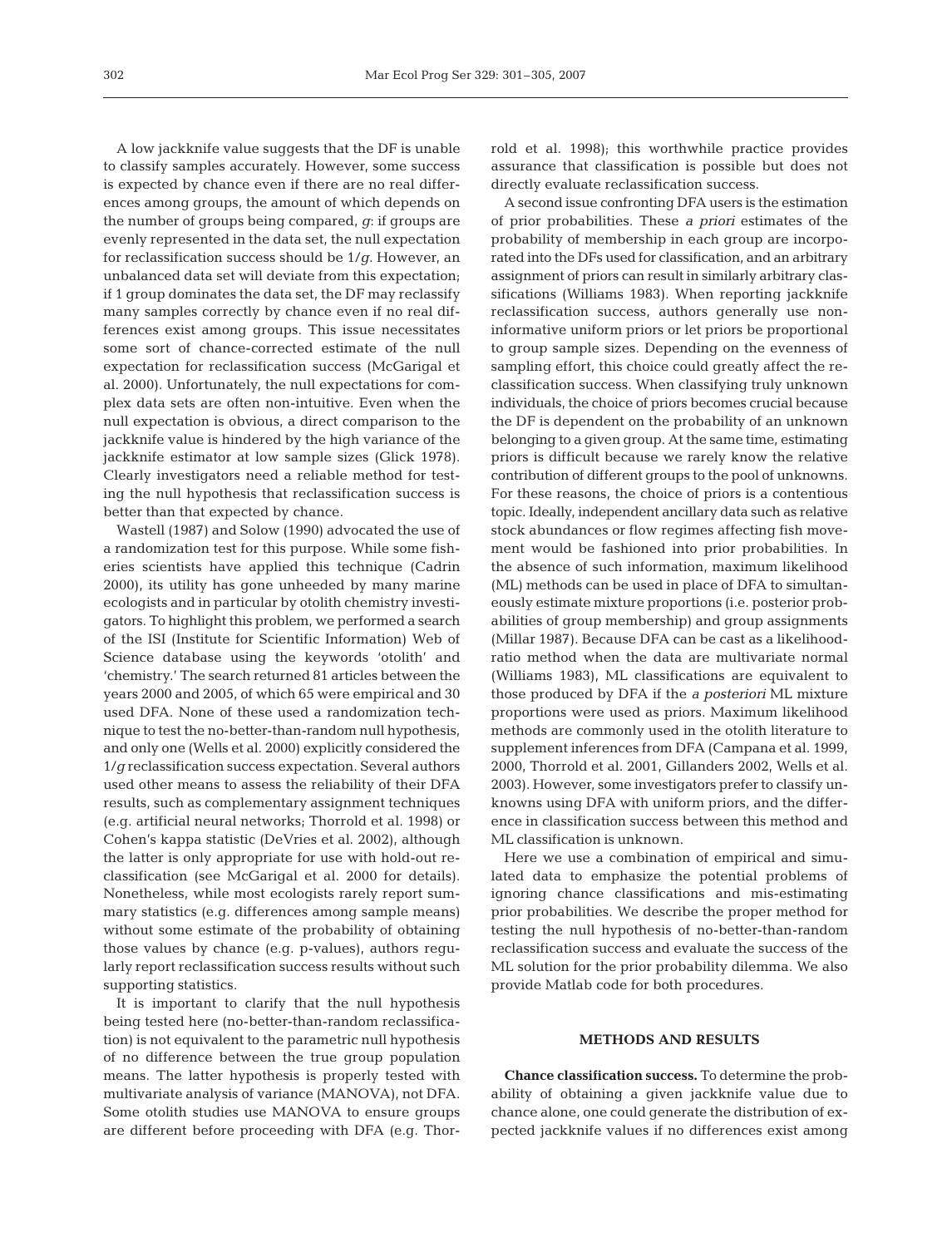groups. Comparing the observed value to this distribution will allow the investigator to estimate the probability that the observed jackknife value was drawn from this distribution, i.e. the probability (p-value) that this result was obtained by chance alone. The distribution of null jackknife values can be approximated by randomization: each individual is assigned to a group at random, then the jackknife reclassification success is calculated for the new, randomized data set. Repeating this process many times (the simulations presented here used 1000 randomizations) approximates the distribution of null jackknife values.

We used this method to generate some general guidelines for the interpretation of jackknife reclassification success rates in a range of scenarios. First we evaluated the effects of number of groups and overall sample size on DFA success by calculating the null jackknife reclassification success value for linear DFA using a simulated data set with 3 predictor variables (using more variables does not affect the results) and 2 to 4 groups with equal sample sizes ranging from 10 to 130 per group. Predictor variable values were drawn from the standard multivariate normal distribution  $(\mu_i = [000]$  for each group  $i, \Sigma = I_i$ ; our results hold with other covariance matrices) to create a data set with no differences among groups. The results of these simulations confirmed that null expectations of jackknife reclassification success are well approximated by 1/*g* for balanced samples (Fig. 1A). The variance associated with the null expectation was high for small sample size  $(n < -30$  per group) but decreased appreciably as sample size increased.

**Choice of prior probabilities for jackknife reclassification estimator.** Because real data sets often vary in sample size among groups, we also explored the change in null jackknife reclassification success as sample sizes become more unequal. For this simulation, we used two groups, varied the ratio of group sample size from 1:1 to 4:1, held total sample size constant at either 100 or 200, and generated multivariate normal data sets in the same way as above. In such cases there are 2 ways to calculate the reclassification success rate: with uniform prior probabilities or using 'empirical' priors equal to the relative sample sizes of the groups. When sample sizes are unbalanced, the latter method produces higher null reclassification success values than the former.

With either set of priors there was a monotonic increase in null jackknife values above the 1/*g* expectation with increasing inequality among group sample sizes (Fig. 1B). This increase was modest when uniform priors are used (an increase from 50% with equal sample size to 56% with a 4:1 ratio of sample sizes and  $n =$ 100) but extreme with empirical priors. When  $n = 200$ with a 4:1 ratio of sample sizes, reclassification success must be >80% to exceed null expectations. This deviation from 1/*g* appears to result from increased chance

reclassification success for the larger group. With both sets of priors, increasing sample size reduces the variance in the null expectation but has minimal effect on the deviation from 1/*g*.

**Classification of unknowns without informative priors.** Here we used data from an investigation of the potential use of otolith chemistry in measuring population connectivity among Galápagos islands which are typical of the data sets used by otolith chemistry investigators (Ruttenberg & Warner 2006). For a portion of their study, these authors collected 13 benthic egg clutches of the damselfish *Stegastes beebei* from three areas in the western Galápagos for a total of 119 individuals  $(n_1 = 50, n_2 = 45, n_3 = 24)$ . They then used laserablation inductively-coupled plasma mass spectrometry (ICPMS) to determine the concentration of 3 elements  $(^{86}Sr, ^{138}Ba,$  and  $^{208}Pb,$  all normalized to calcium) in the natal sagittal otoliths. Their goal was to de-



Fig. 1. Null expectations for linear DFA jackknife reclassification success  $(\pm 95\%$  confidence intervals) for randomly assembled data sets. Dashed lines: 1/*g* expectations for reclassification success; symbols offset for clarity. (A) Data sets with variable sample size,  $2$  ( $\bullet$ ),  $3$  ( $\blacktriangle$ ), or 4 ( $\blacksquare$ ) groups, and 3 predictor variables. (B) Data sets with 2 groups and uneven sample size; total sample sizes fixed at 50  $(O,\Box)$  or 100  $(\bullet,\blacksquare)$ :  $n_A:n_B$  ratio of larger group sample size to smaller group sample size, reclassification success estimated with uniform priors

 $(O, \bullet)$  or priors proportional to sample sizes  $(\Box, \blacksquare)$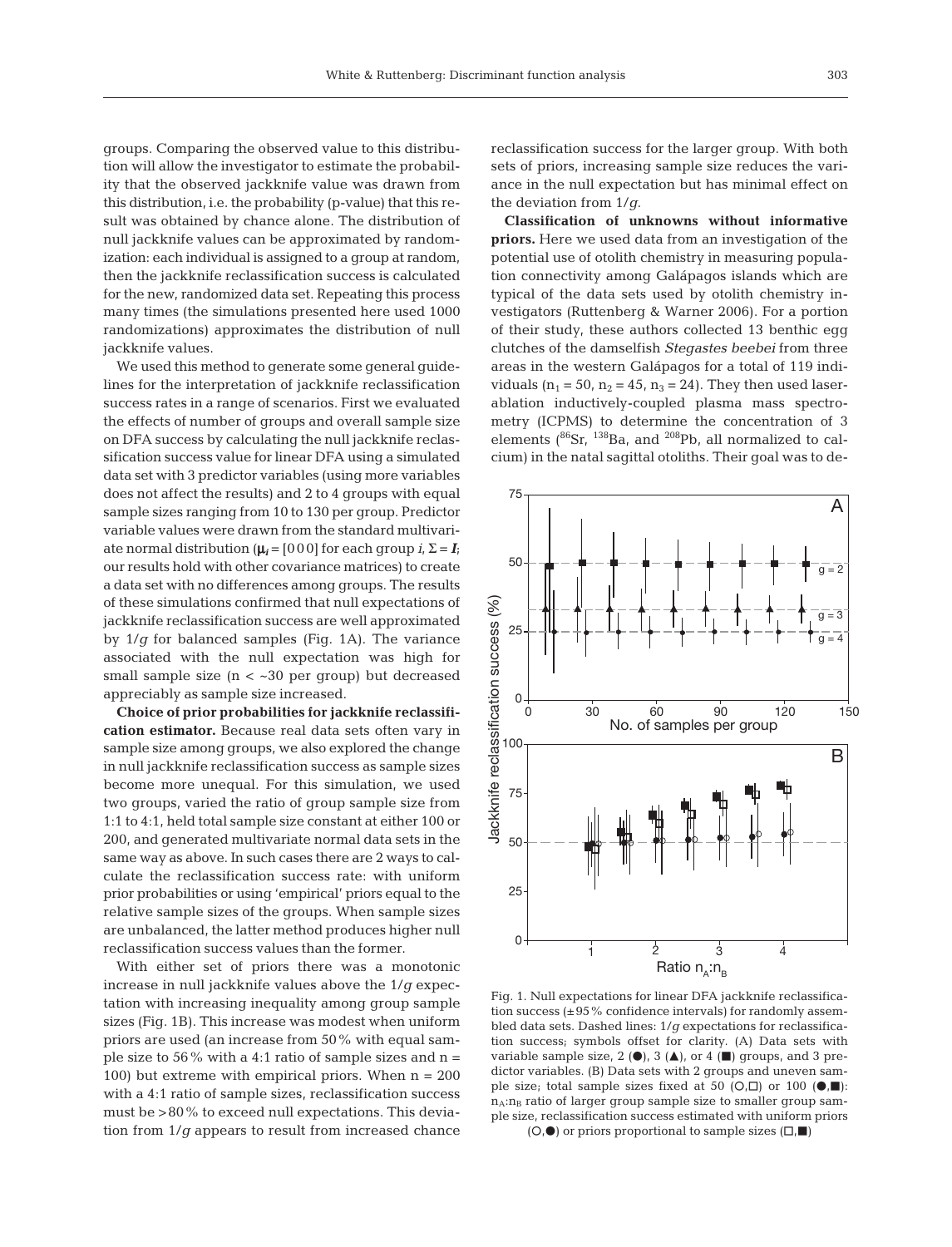termine whether fish spawned in the 3 areas had distinct natal otolith chemical signatures that could be used to distinguish natal sites. Using quadratic DFA this analysis produced a 66.4% jackknife reclassification success (using uniform priors), significantly better than the  $33.0\%$  expected by chance (p < 0.0001).

As is often the case in this type of investigation, we are unable to propose informed prior estimates of population membership in this system, so we must classify unknowns using either quadratic DFA with uniform priors or ML. To compare the success rates of these methods we classified simulated data sets of 'unknown' individuals mixed in varying proportions. We used the sample means and covariance matrices in the original data as estimates of the true parameters for each area, then simulated natal signatures from each area as random draws from multivariate normal distributions with those parameters. We first generated a new 'known' training data set with sample sizes equal to those in the original sample (using the original sample as the training data set would have biased the classification of unknowns generated from the parameters of that sample). We then generated 6 sets of 500 'unknown' samples of 500 individuals: one set mixed in uniform proportions (167:167:166) and the other sets with arbitrarily skewed proportions ranging from 200:150:150 to 450:25:25. Because the true source population for each 'unknown' individual was actually known, we could determine whether classification was accurate. We recorded the fraction of successful classifications of the 'unknown' samples using the simulated training data set and either quadratic DFA with uniform prior probabilities or a maximum likelihood classification procedure. Maximum likelihood classifications were generated using Millar's expectationmaximization (EM) algorithm (Millar 1987); this algorithm is designed to calculate mixture proportions but we adapted it to also classify individuals to the group for which they have the highest likelihood.

With uniform priors, the DF correctly assigned a mean of  $66.3\%$  (SD =  $2.1\%$ ) of the individuals in the

Table 1. Results of classifying simulated 'unknown' samples  $(n = 500)$  using a training data set  $(n = 119)$  simulated from actual data and either quadratic DFA with uniform priors or maximum likelihood assignment using the EM algorithm. Each value is the mean (SD) of 500 simulations

| Relative<br>sample sizes | Mean percent classification accuracy |                 |
|--------------------------|--------------------------------------|-----------------|
| $(total = 500)$          | DFA (uniform priors)                 | Max. likelihood |
| 167:167:166              | 66.3 (2.1)                           | 65.9 (1.6)      |
| 200:150:150              | 66.2(2.8)                            | 67.6 (3.0)      |
| 300:100:100              | 68.0 (3.2)                           | 72.8(1.7)       |
| 350:75:75                | 70.4(2.1)                            | 78.1 (1.6)      |
| 400:50:50                | 71.6(2.5)                            | 84.4 (1.1)      |
| 450:25:25                | 72.9(2.1)                            | 91.8(0.7)       |

uniformly mixed samples. This matches the jackknife reclassification success estimate of 66.4% almost exactly. Using ML classification did not improve accuracy for the uniformly mixed samples, but this method outperformed DFAs with uniform priors by an increasing margin as the mixing proportions of the samples became more skewed (Table 1).

#### **DISCUSSION**

Our simulations confirm that with equal sample sizes across groups, the null expectation of jackknife reclassification success is  $1/q$ . However, the estimated null reclassification values do change with unequal sample sizes, especially when priors are specified as proportional to relative sample sizes. When priors are specified in this way, the probability of correctly classifying individuals by chance alone increases greatly when 1 group dominates the data set. While this method may result in higher jackknife reclassification success values, the null expectation for reclassification success also increases, so these values are less likely to be significant. Furthermore, unless sampling effort for the training data set corresponds to the mixture of groups one expects to encounter in an unknown sample, jackknife values calculated in this way do not provide an informative estimate of reclassification success. When jackknife values are calculated for unbalanced data sets with uniform priors, the positive deviations from 1/*g* are still present but minimal, so 1/*g* appears to be a robust estimate of the null expectation. Regardless of the evenness of the sample, the variance of the null expectation increases sharply for small sample sizes, so more effort should be devoted to increasing sample size, even at the expense of sample evenness.

Given these results, it seems that except for the smallest data sets, most reasonably high jackknife values (calculated with uniform priors) will be statistically significant. Indeed, we suspect that most of the jackknife values reported in the 30 published DFA results from our literature search are statistically significant — the intuition of authors, editors, and reviewers that relatively high jackknife values are statistically meaningful is likely to be correct. However, it is important to note that low p-values do not always indicate a meaningful result; with a large data set or many groups, a poorly performing DF may have a jackknife value that is relatively low yet significantly greater than null expectations.

The classification of simulated Galápagos data yielded several lessons. First, the jackknife procedure does produce an unbiased estimate of reclassification success when the unknown sample is mixed with uniform proportions. This is not a new insight (Lachenbruch & Mickey 1968), but some investigators still report non